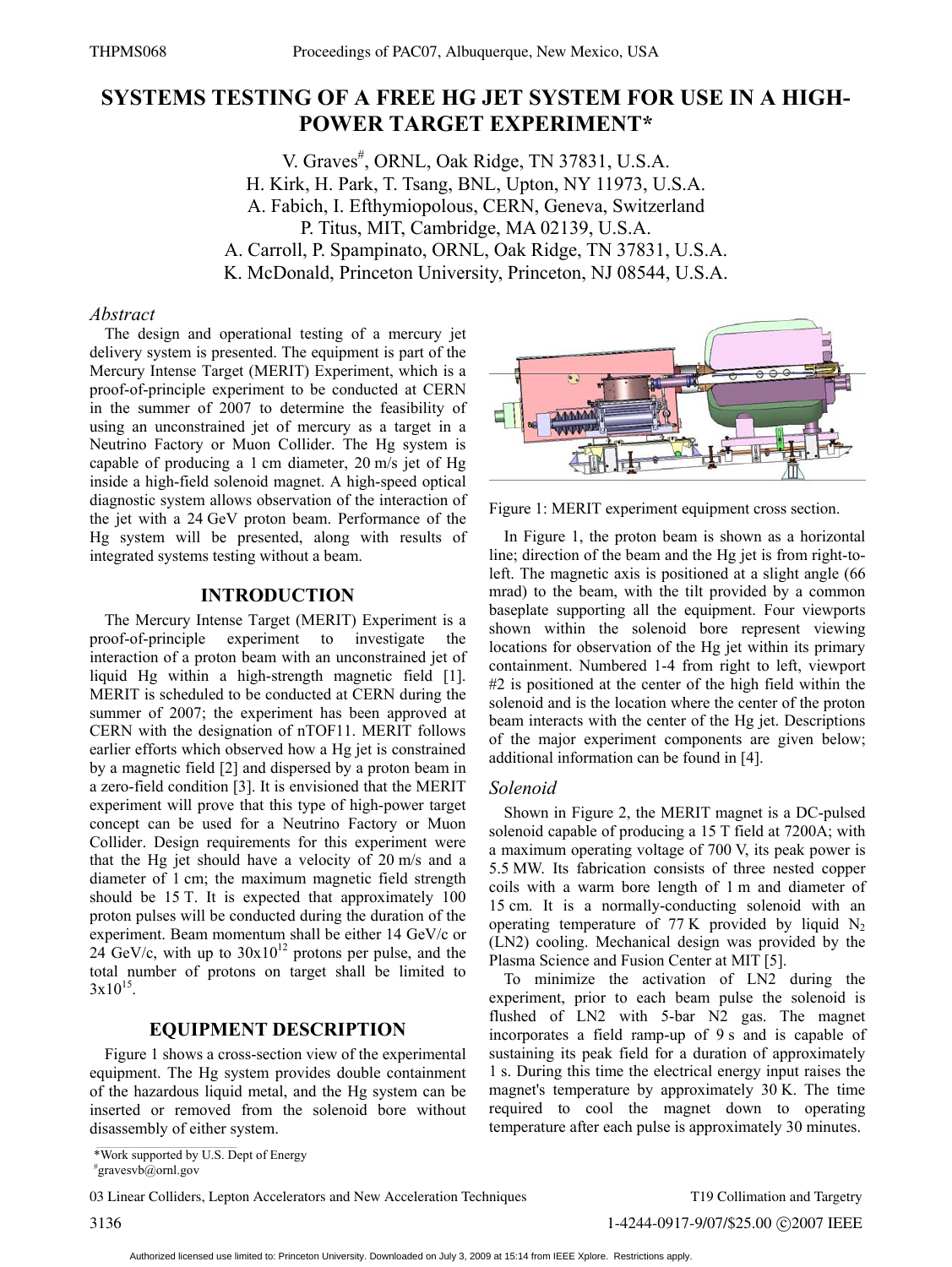

Figure 2: 15 T solenoid.

## *Hg System*

The Hg delivery system is a hydraulically-actuated syringe pump that produces the desired unconstrained liquid metal target jet. Due to discharge pressure and fluid heating concerns, as well as the intermittent nature of the experiment, a syringe pump was chosen over a centrifugal pump. The pump is shown in Figure 3 and consists of three hydraulic cylinders – a centered 25 cm diameter Hg cylinder actuated by a pair of side-mounted 15 cm diameter drive cylinders through a mechanical tie beam. The syringe can provide a maximum steady-state jet duration of 12 s. The Hg flow rate during a 20 m/s jet is 1.6 liter/s, with a corresponding syringe piston velocity of 3.0 cm/s.



Figure 3: Hg delivery system.

The rated pressure for the Hg cylinder is 100 bar, while the drive cylinders' rated pressure is 200 bar. Due to safety requirements at the various testing facilities, the hydraulic fluid used to move the drive cylinders is a lowflammability, vegetable-oil based fluid. A 30 kW, 200 bar hydraulic power unit provides the driving pressure needed to move the syringe cylinders. All Hg-wetted metallic components of the primary containment are fabricated from either stainless steel or titanium to avoid attracting forces from the solenoid.

Hg system design and fabrication oversight were provided by Oak Ridge National Laboratory (ORNL).

## *Optical Diagnostic System*

A back-illuminated, laser shadow photography technique is employed to capture the dynamics of the interaction of the proton beam with the Hg. Design and integration of the optical diagnostic system was provided by Brookhaven National Laboratory (BNL).

Due to the limited space inside the magnet bore, object illumination and image capture are transmitted through radiation-hard multimode optical fibers and coherent imaging fibers, respectively, all positioned externally on one side of the Hg jet chamber. Synchronized short laser light pulses are used to illuminate the target and freeze the motion of the jet after impact by the proton beam. Optical light pulses are sent through 20 m lengths of multimode illumination fibers. A sapphire ball lens position at the tip of the fiber expands the numerical aperture to fully illuminate the target. After passing through 2 AR-coated sapphire viewports, the light pulses are retro reflected by a spherical mirror positioned on the opposite side of the jet chamber. This retro reflected light shadow is collected by a tiny Grin objective lens butt-coupled directly onto a 0.9 mm diameter flexible coherent imaging fiber that is 10 m long and has 30,000 picture elements. The light sources used in this experiment are all Class 4 lasers capable of emitting peak optical power of 20 Watts in 150 ns duration at the wavelength of 850 nm where ionization radiation has minimum effects on the fiber transmission. High-speed cameras with capture rates of up to 1μs/frame are used to simultaneously record images on all 4 viewports, shown in Figure 4. The locations of the viewports are designed to capture the dynamics of the proton interaction at different parts of the Hg jet after proton impact.



Figure 4: Fiber bundles and optic components.

The high-speed cameras and associated laser equipment are shown in Figure 5. All active components and electronics were located in an adjacent tunnel, safe from any radiation area.